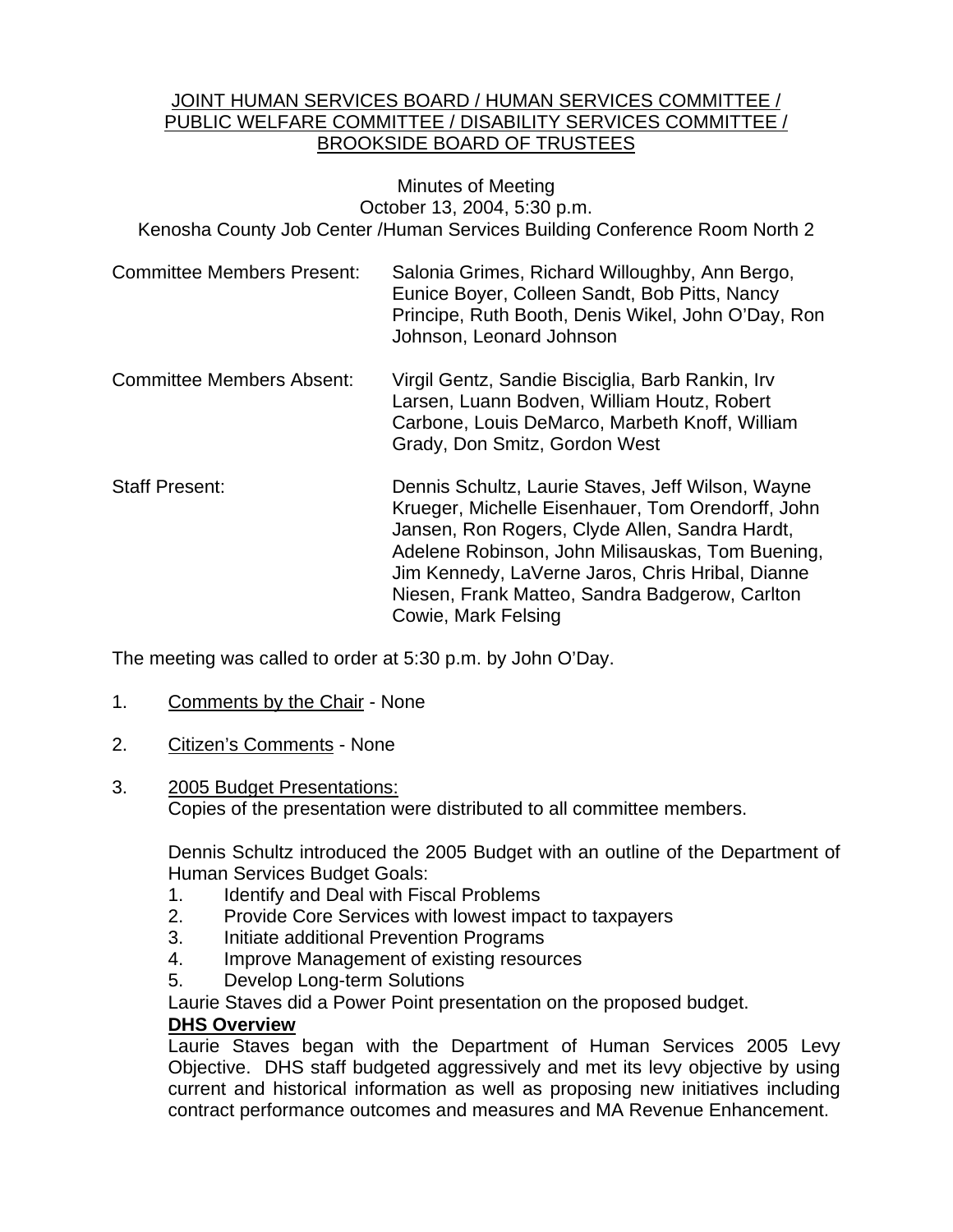The total County expenditure budget is \$182,683,641 of which DHS' portion is \$84,926,595 (46%). The non-levy revenue is \$134,984,675 County, of which \$72,782,128 is DHS (54%). Levy is \$47,698,966 for the County, of which \$12,144,467 is DHS (25%). DHS expenses increased 10.6% and revenue increased 13% from 2004, while the levy decreased 2.1%. DHS expenses increased \$8.1 million from 2004. Personnel wages and benefits increased 6.4%. Total DHS levy decrease is \$259,286. The DHS County Personnel increased 4.69 FTE, of which 3.63 were added via resolution in 2004. Contracted personnel were increased 2.5 FTE's in 2005, of which 2.00 FTEs were added via resolution in 2004.

Laurie Staves introduced 2005 budget neutral accounting changes related to rent and occupancy charges. In prior years the net accounting for rent and occupancy was in Workforce Development as primary DHS tent in the building. In 2005 all divisions will report their individual cost for rent and occupancy and Central Services will be the new 2005 DHS reporting area where some costs will be allocated.

## **Office of the Director:**

Laurie Staves introduced the 2005 Office of the Director Budget. Personnel costs decreased \$37,300 (transfer of Central Services Manager position) while fixed charges increased \$78,007 with building rental (budget neutral accounting change) for a total increase of \$40,707 (7.7%). 2005 Office of the Director budget is \$572,203, with \$200,406 revenue. The 2005 levy is \$354,297. 2003 services included special project management, fiscal management, contract monitoring, information & computer systems development & support, and planning and evaluation.

Per Richard Willoughby's request last year to hear about successes in the divisions, each division will share a success story. Dennis Schultz introduced the DHS Intranet, recently implemented department wide. The Intranet will serve to decrease costs, centralize resources and improve communication while being easy to use and easily installed and maintained.

#### **Central Services:**

Laurie Staves introduced Central Services as the new 2005 budget reporting area. The Central Services Manager position transferred from the Office of the Director budget to the Central Services budget. Total expenses for Central Services are \$922,663 and revenue is \$922,663 from rental income of DHS/Job Center Occupants. There is no levy in this budget.

Jim Kennedy shared information about the safety response system, the large number of staff trained and equipped in case of emergency, and the number of trained responders as an indication of the success of Central Services. Despite an increase in the numbers of 1033 (emergency) incidents, all have been responded to in a safe, professional and prompt manner, defining the effectiveness of the safety response system.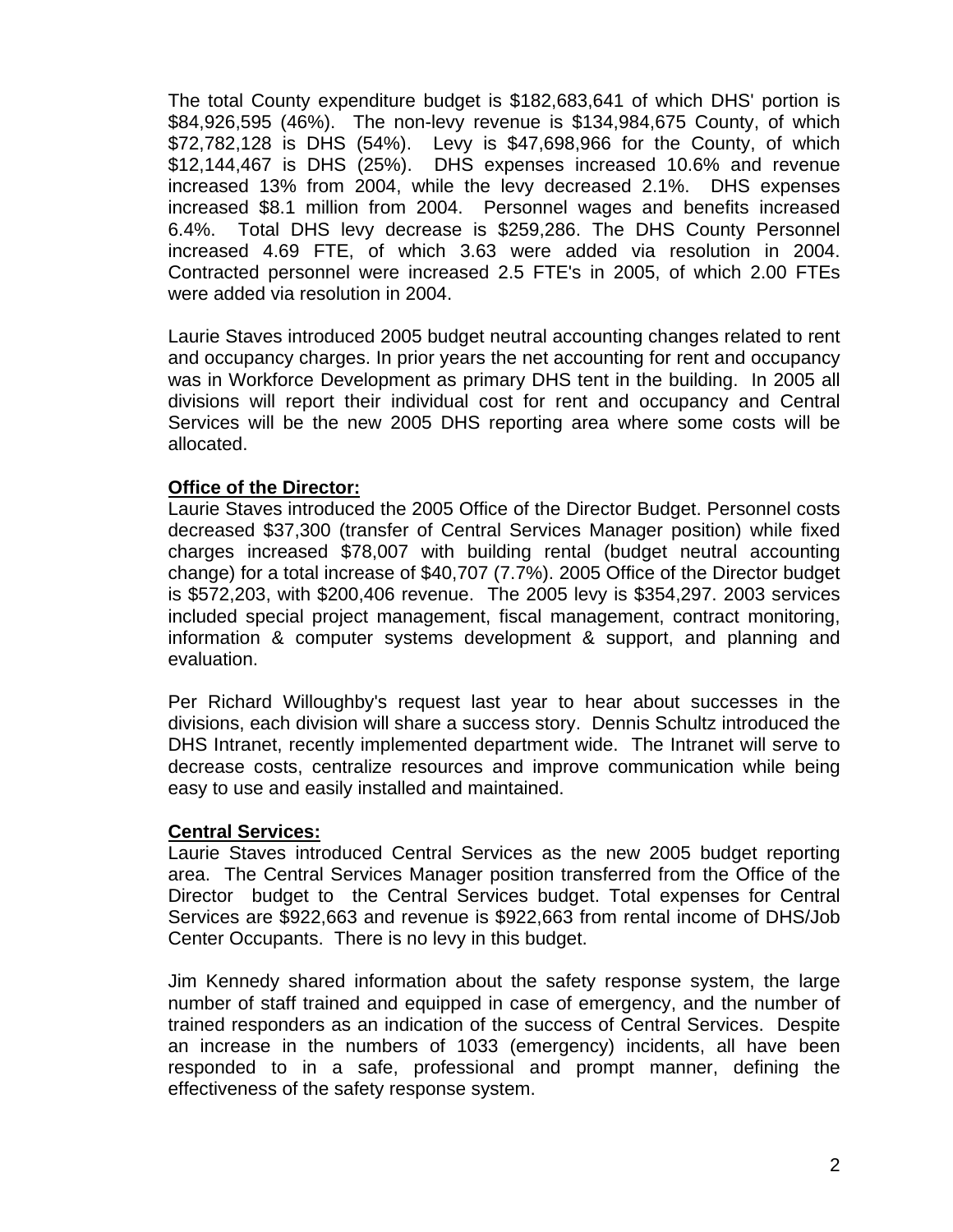**MOTION by Richard Willoughby to approve the Office of the Director 2005 and the Central Services 2005 budgets as presented, seconded by Eunice Boyer. MOTION CARRIED UNANIMOUSLY.**

## **Aging Services:**

Laurie Staves introduced the 2005 Aging Budget. Personnel costs increased an average of 6.4%. Total 2005 budget is \$10,414,808, with revenue of \$9,605,461, and levy of \$809,347.

Division Director LaVerne Jaros began her discussion of successes by highlighting that COP currently has 400 on the waiting list and there are waiting lists forming for Meals of Wheels and Volunteer Escort. LaVerne defined their successes as stretching dollars and utilizing resources creatively to meet vast need. LaVerne shared several success stories demonstrating creative use of limited resources.

**MOTION by Ron Johnson to approve the Division of Aging Services 2005 budget as presented, seconded by Salonia Grimes. MOTION CARRIED UNANIMOUSLY.**

### **Brookside:**

Laurie Staves introduced the Brookside budget. Brookside has 154.12 FTEs and an increase in staff development is related to a software implementation to replace outdated DOS based software that was implemented in 1986. Personnel costs increased 4.6% for wages and benefits. Their 2005 budget is \$11,350,360, with \$8,834,510 in revenue. The 2005 levy is \$2,515,850 (a decrease of \$334,809).

Brookside administrator Sandra Hardt shared that she believes the Brookside successes include the beautification project (flowers, landscaping) and staff retention for 2004.

Denis Wikel questioned the proposed increase in private pay residents to increase revenue and whether this fits with the Brookside mission. He stated the County of Kenosha is not in the nursing home business. Eunice Boyer commented that unlike other county run nursing homes, Brookside is quite comfortable, attractive and therefore quite desirable. Bob Pitts commented that since Sandy took over, management of Brookside has been top-notch and he gave compliments to both Sandra and Clyde Allen, fiscal manager. John O'Day asked if the maintenance shed was completed. Sandy indicated that it was complete.

**MOTION by Richard Willoughby to approve the Brookside Care Center 2005 budget as presented, seconded by Ron Johnson. MOTION CARRIED UNANIMOUSLY.**

#### **Disability Services:**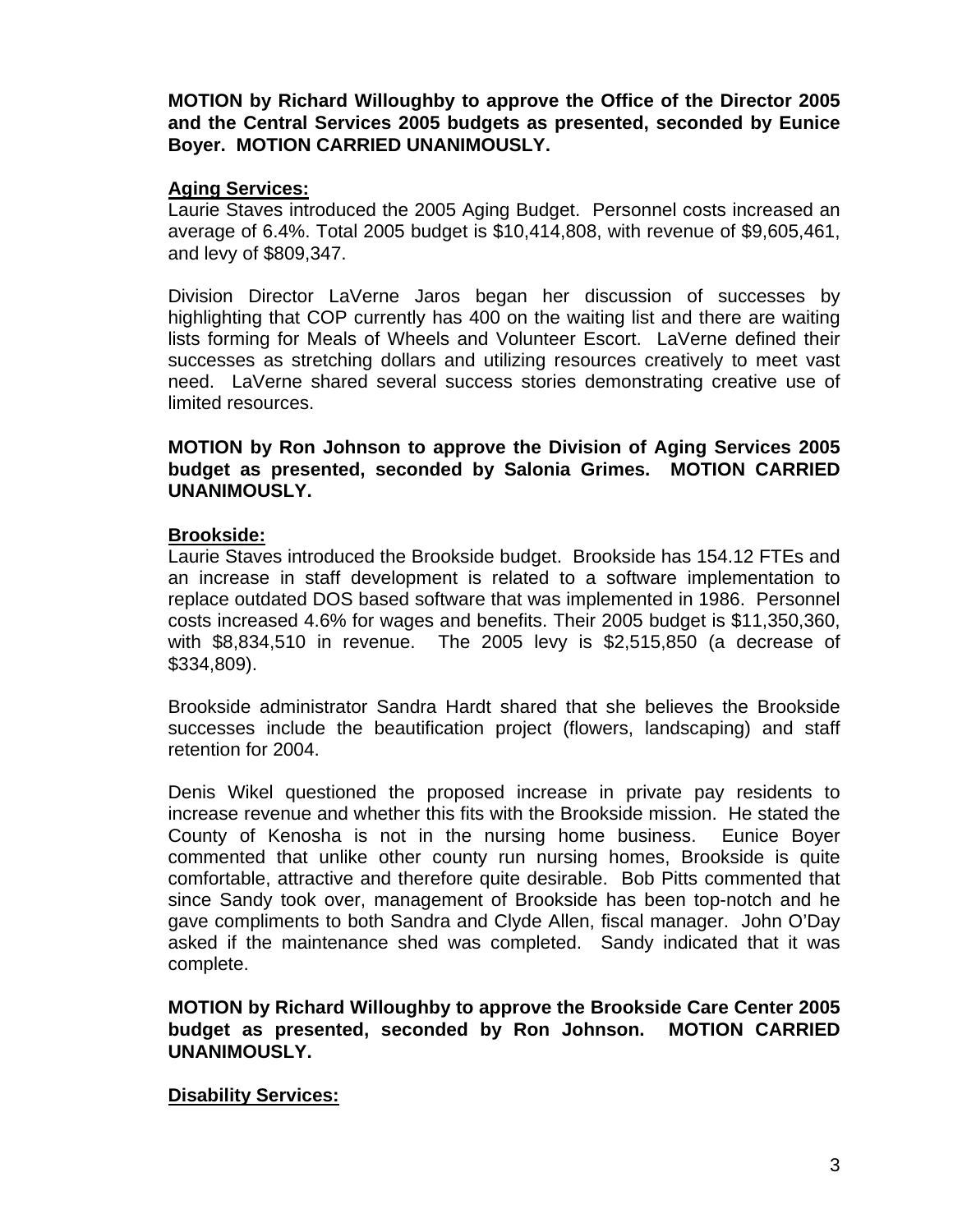Laurie Staves introduced the 2005 DDS budget. FTEs remain the same in 2005 and personnel costs increased average is 5.9% for 2005. The 2005 DDS budget is \$19,201,051 of which \$17,977,885 is revenue and \$1,223,166 is levy. Tax levy decreased \$1. Laurie explained the \$575,257 decrease in expenses and revenue for Early Head Start Grant results from Kenosha Achievement Center, who runs the program, becoming the grantee in 2005.

Chris Hribal, Planning and Development Coordinator for DDS, expressed apologies from Division Director Ron Frederick, who was unable to attend the committee meeting. Chris introduced and explained the services DDS provides through a large number of contracts. Chris shared that one of the successes for DDS in 2004 was the Community Support Program, run by Belle Therapy. When they took over the contract, the staff-client ratio was 12.24:1. Best practice recommended by the state is 10:1. Latest indications are that Belle Therapy has successfully brought the program in under the recommended ratio and shows a staff-client ratio of 9.67:1.

Laurie Staves indicated that the Disability Services Board did not have a quorum and would vote on this budget at a later date. Only the Human Services Board voted on the budget motion.

**MOTION by Colleen Sandt to approve the Division of Disability Services 2005 budget as presented, seconded by Eunice Boyer. MOTION CARRIED UNANIMOUSLY.**

## **Children & Family Services:**

Laurie Staves introduced the 2005 DCFS budget. Personnel costs increased \$241,849 and another budget neutral item (building rental) appears in this budget. Laurie directed meeting attendees to page 39 of the handout and reviewed the placement chart. In 2001, when the placements were reaching an all-time high, a placement committee was formed and options to reduce placements were reviewed. Placements dropped in 2002 and 2003 while appearing to level off in 2004. This committee continues to meet to continue diligent review of placements. The 2005 budget for DCFS is \$19,246,260, with \$14,402,702 in revenue. The levy is \$4,843,556 (an increase of \$351,321 related to another budget neutral accounting change).

John Jansen, Division Director, related a story about a 34 year pregnant woman who was four months pregnant and abusing alcohol on a daily basis. The division began UCHIPS proceeding in an attempt to protect the unborn child. Using out of the box thinking and nontraditional use of services, the baby was successfully delivered and is meeting developmental milestones. The family is close to reunification.

Anne Bergo questioned the Disproportionate Minority Confinement allocation increase. It was clarified that the grant was increased to expand the scope.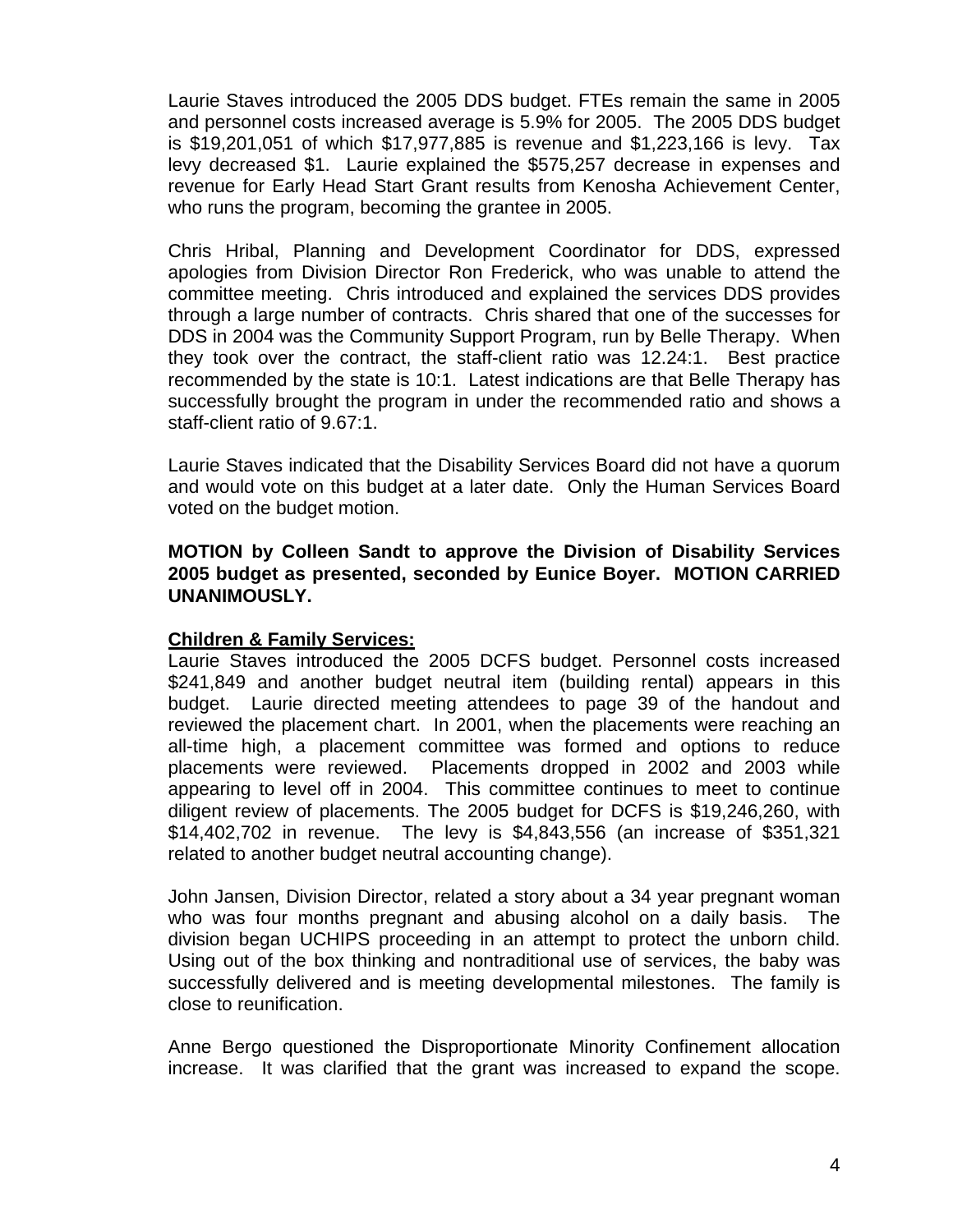**MOTION by Ron Johnson to approve the Division of Children & Family Services 2005 budget as presented, seconded by Leonard Johnson. MOTION CARRIED UNANIMOUSLY.**

## **Workforce Development:**

Laurie Staves introduced the DWD budget for 2005. DWD budget has a number of the budget neutral accounting changes including the transfer of office equipment maintenance and other Central Services items to the Central Services budget. Early in 2004, staff recognized that W2 benefits were exceeding projections so they formed a W2 benefit reduction team to review services and systems to effectively meet the needs of participants and reduce costs. That effort has shown results in lowering the estimated expenditures significantly. Total 2005 budget is \$17,319,701, with \$16,015,364 in revenue. DWD will have \$1,304,337 in levy for 2005, a 13.6% increase.

Adelene Robinson, Division Director for DWD, reviewed some of the services provided and highlighted 4 successes. One story was of a young woman who started as a participant, moved into a part-time, then full-time position with the Answering/Message Center. She has recently been promoted to Lead worker. Another story was of a single dad with 2 children who began as a temporary employee and has recently been hired on as the Children First case manager. Adelene also shared information about a successful recruitment for the Great Lakes Galley and successful Child Support collections via lien docking.

## **MOTION by Ron Johnson to approve the Division of Workforce Development 2005 budget as presented, seconded by Leonard Johnson. MOTION CARRIED UNANIMOUSLY**.

# **Health:**

Laurie Staves introduced the 2005 Health budget. FTEs increased 1.19 including .13 for laboratory hours which was added via 2004 resolution. Personnel costs increased 6.00% including \$109,678 for added staff. Total 2005 budget is \$4,848,560, a decrease of \$866,876 resulting from an accounting change. In prior years interdivisional contracts with DCFS, DDS and Aging resulted in Health reporting all expenditures. The 2005 accounting change will result in all expenses and revenue being charged to the appropriate division budget where they occurred. Health budget shows \$4,002,404 in revenue, and \$846,156 in levy, an increase of \$29,038 (3.6%).

Frank Matteo, Division Director, shared several resource guides and information brochures that he believes represent some of the successes for the Division of Health in 2004. The Healthy People Kenosha County Mental Health Committee collaboratively created the Mental Illness Family Guide to Community and School Resources. The Youth Health Committee released the Teen Resource Card. The Lead Hazard Control Program "Bust the Dust" brochure highlights the positive aspects of this program.

# **Veterans Services:**